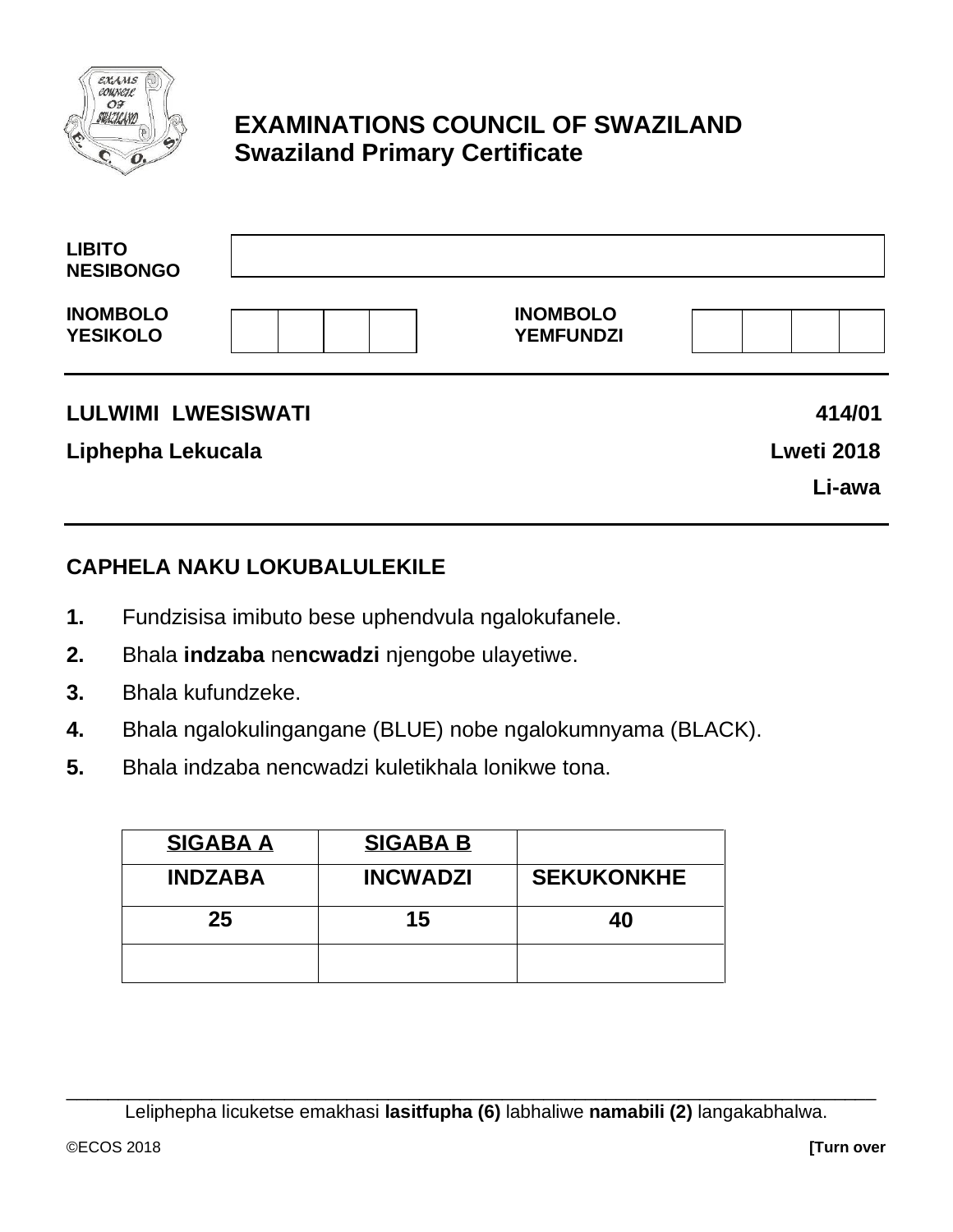## **SIGABA A - INDZABA**

Khetsa **sinye** sihloko kuleti letilandzelako, ubhale ngaso indzaba, igcwale likhasi kuye ekhasini nesigamu.

- **1.** Bumcoka bekuhlanyela tihlahla.
- **2.** Intfutfuko lengingayiletsela ummango wakitsi nangingaba ngusomabhizinisi.
- **3.** Kudla etikolweni kufanele kube khona ngaso sonkhe sikhatsi. Vumela nobe uphikise lombono.
- **4.** Nangikhumbula lelilanga leli, ngifikelwa yinjabulo lenkhulu.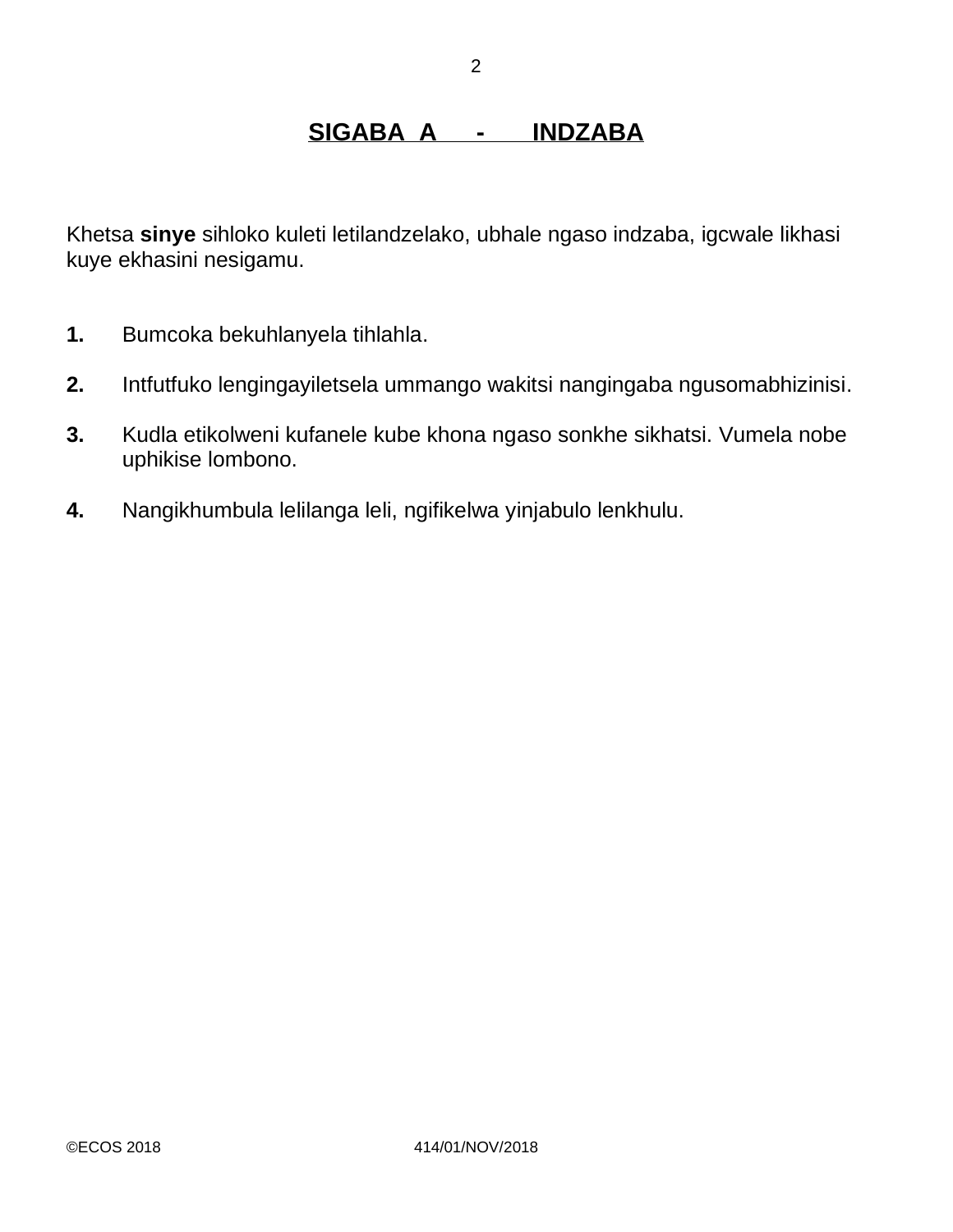For Examiner's Use

| ©ECOS 2018 | 414/01/NOV/2018 | [Turn over |
|------------|-----------------|------------|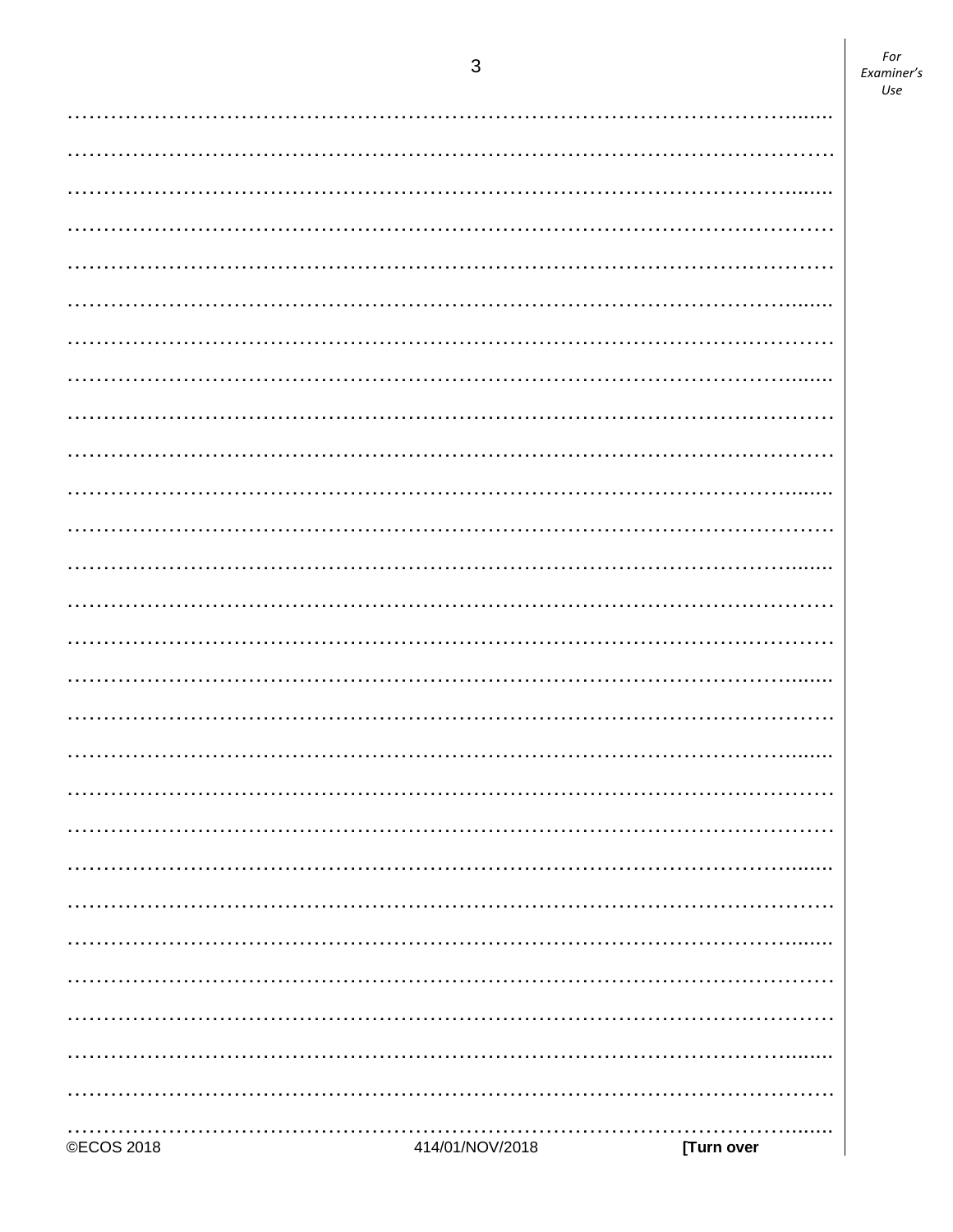For Examiner's use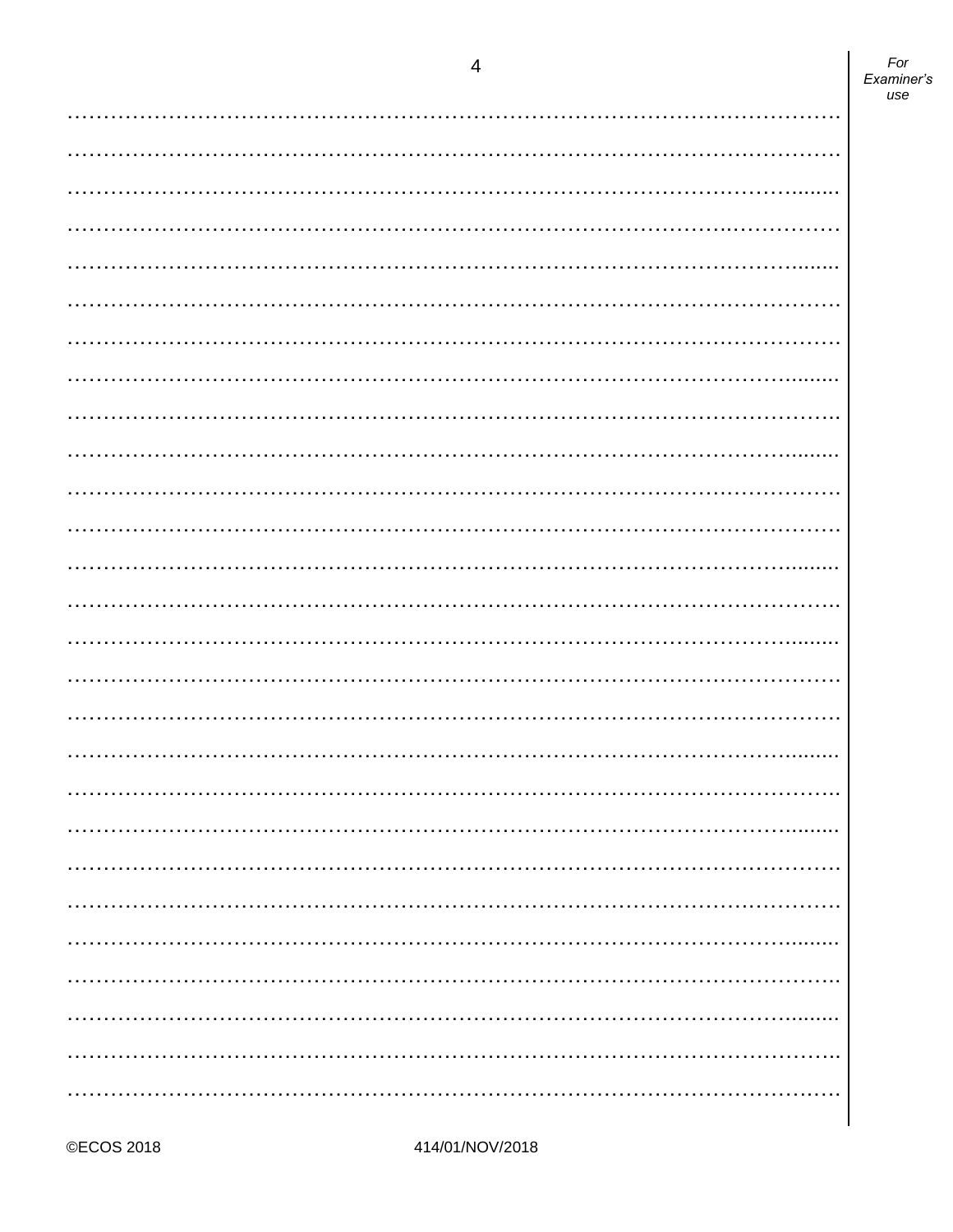#### **SIGABA B - INCWADZI**

Khetsa **yinye** kuletincwadzi letilandzelako ubhale kugcwale likhasi linye.

- **1.** Bhalela dzadzewenu losebentako incwadzi, umcele imali yeluhambo loluya eMsamo waka Ngwane.
- **2.** Bhalela umngani wakho umcocele ngesitolo lesivulwe endzaweni yakini.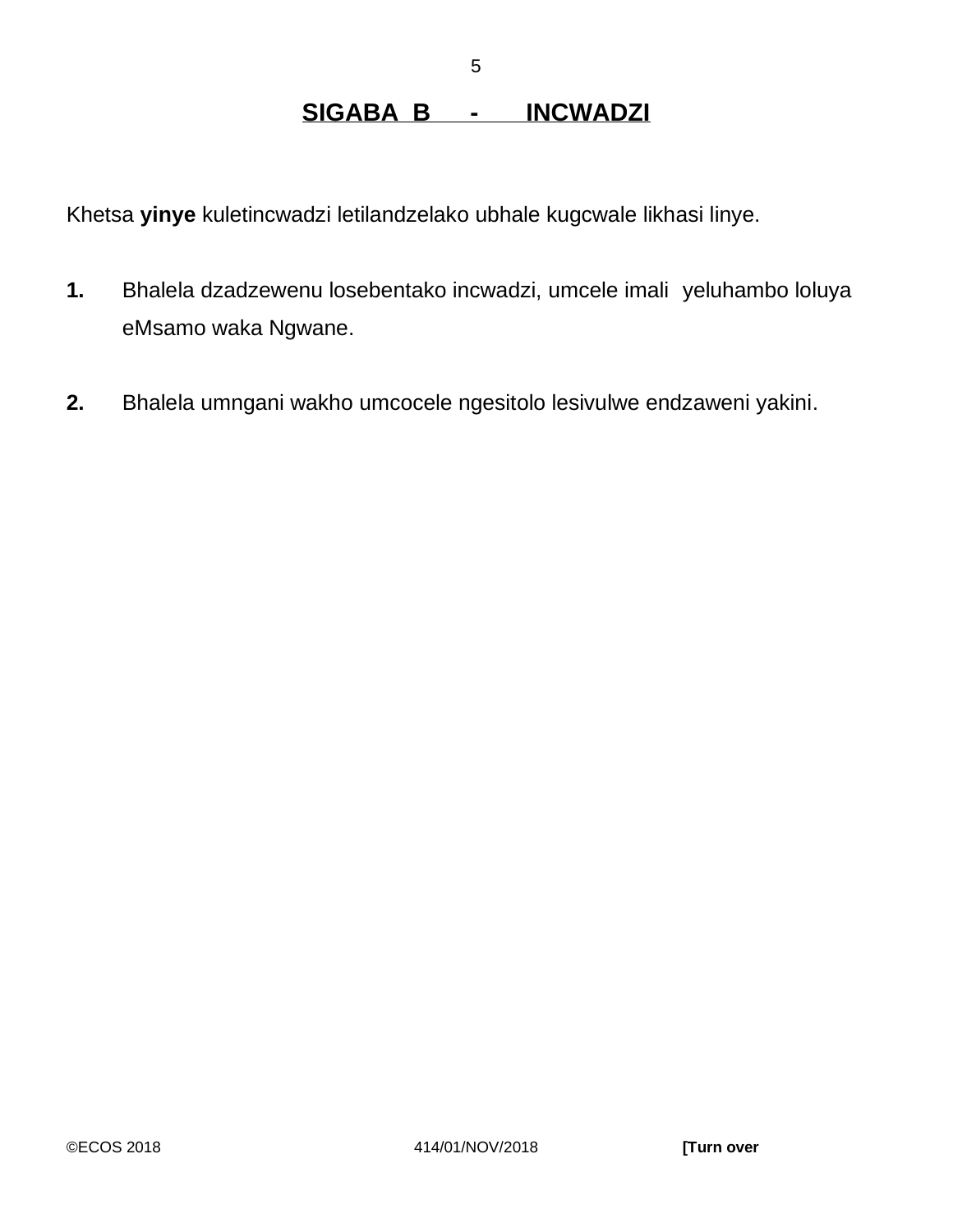For<br>Examiner's use

| .<br>©ECOS 2018 | 414/01/NOV/2018 |
|-----------------|-----------------|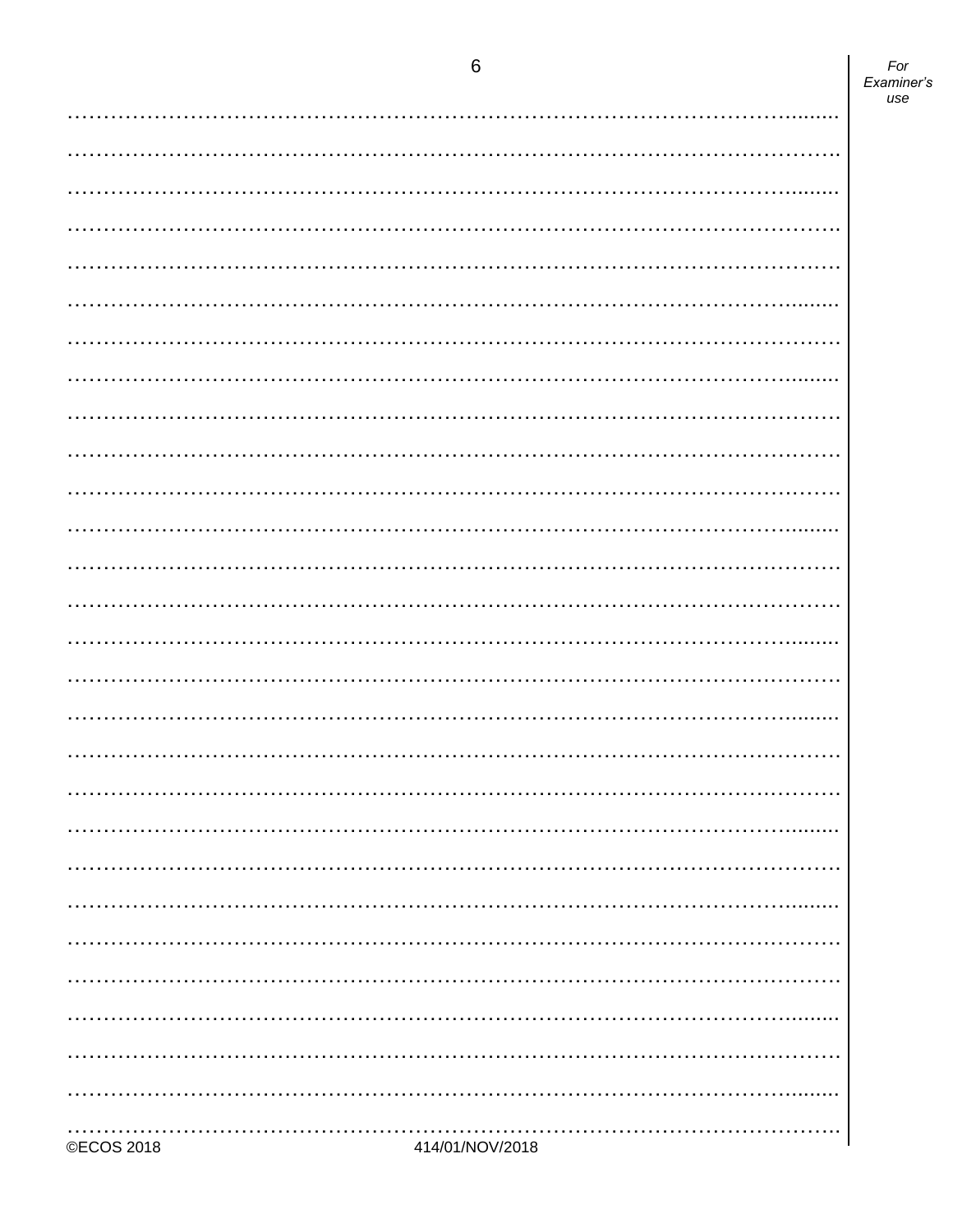### **BLANK PAGE**

7